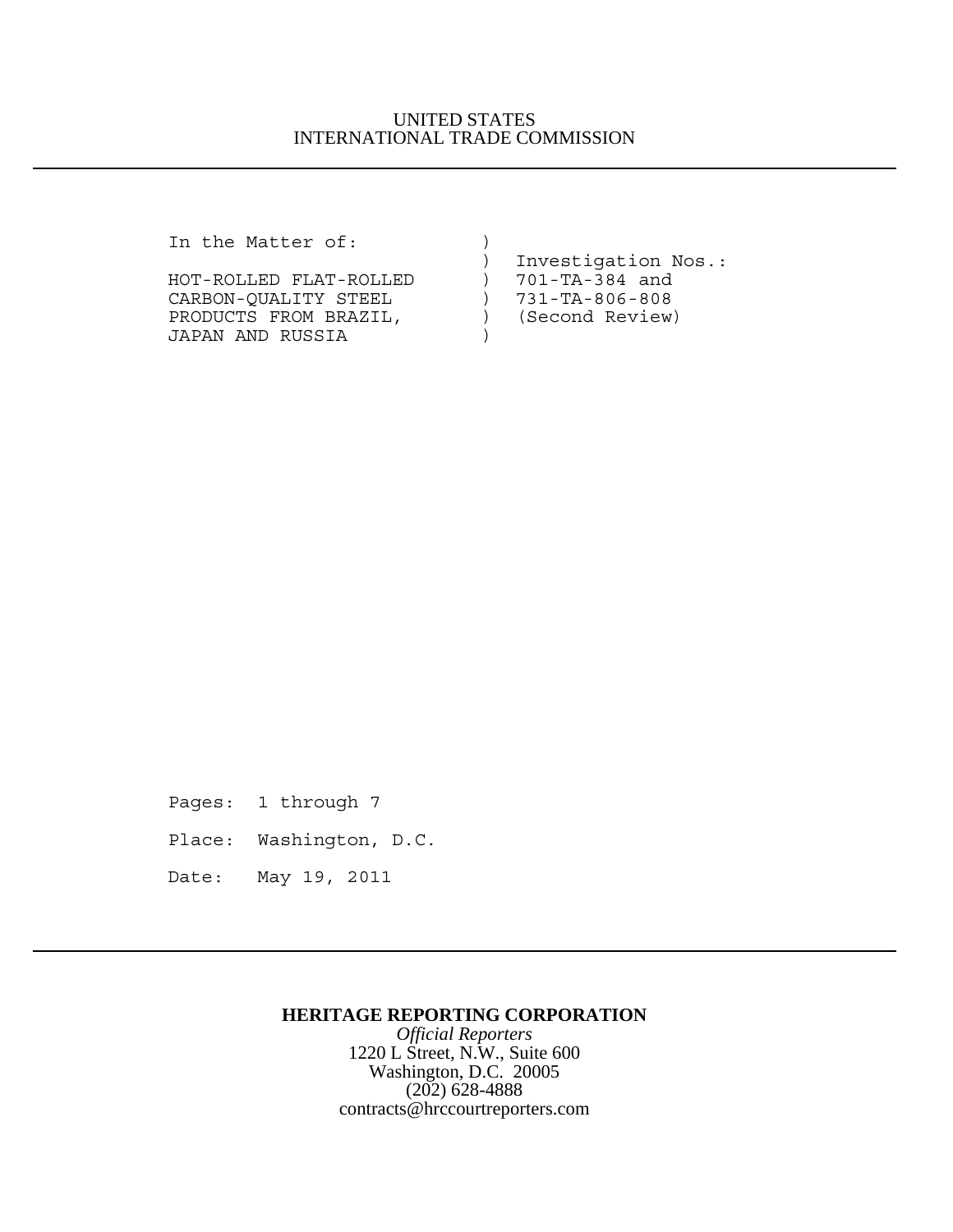#### THE UNITED STATES INTERNATIONAL TRADE COMMISSION

| Investigation Nos.: |
|---------------------|
| 701-TA-384 and      |
| 731-TA-806-808      |
| (Second Review)     |
|                     |
|                     |

Thursday, May 19, 2011

Room No. 110 U.S. International Trade Commission 500 E Street, S.W. Washington, D.C.

The Commission meeting commenced, pursuant to Notice, at 11:00 a.m., before the Commissioners of the United States International Trade Commission, the Honorable IRVING A. WILLIAMSON, Vice Chairman, presiding. APPEARANCES:

On behalf of the International Trade Commission:

Commissioners:

DEANNA TANNER OKUN, CHAIRMAN (Via Telephone) IRVING A. WILLIAMSON, VICE CHAIRMAN CHARLOTTE R. LANE, COMMISSIONER DANIEL R. PEARSON, COMMISSIONER SHARA L. ARANOFF, COMMISSIONER DEAN A. PINKERT, COMMISSIONER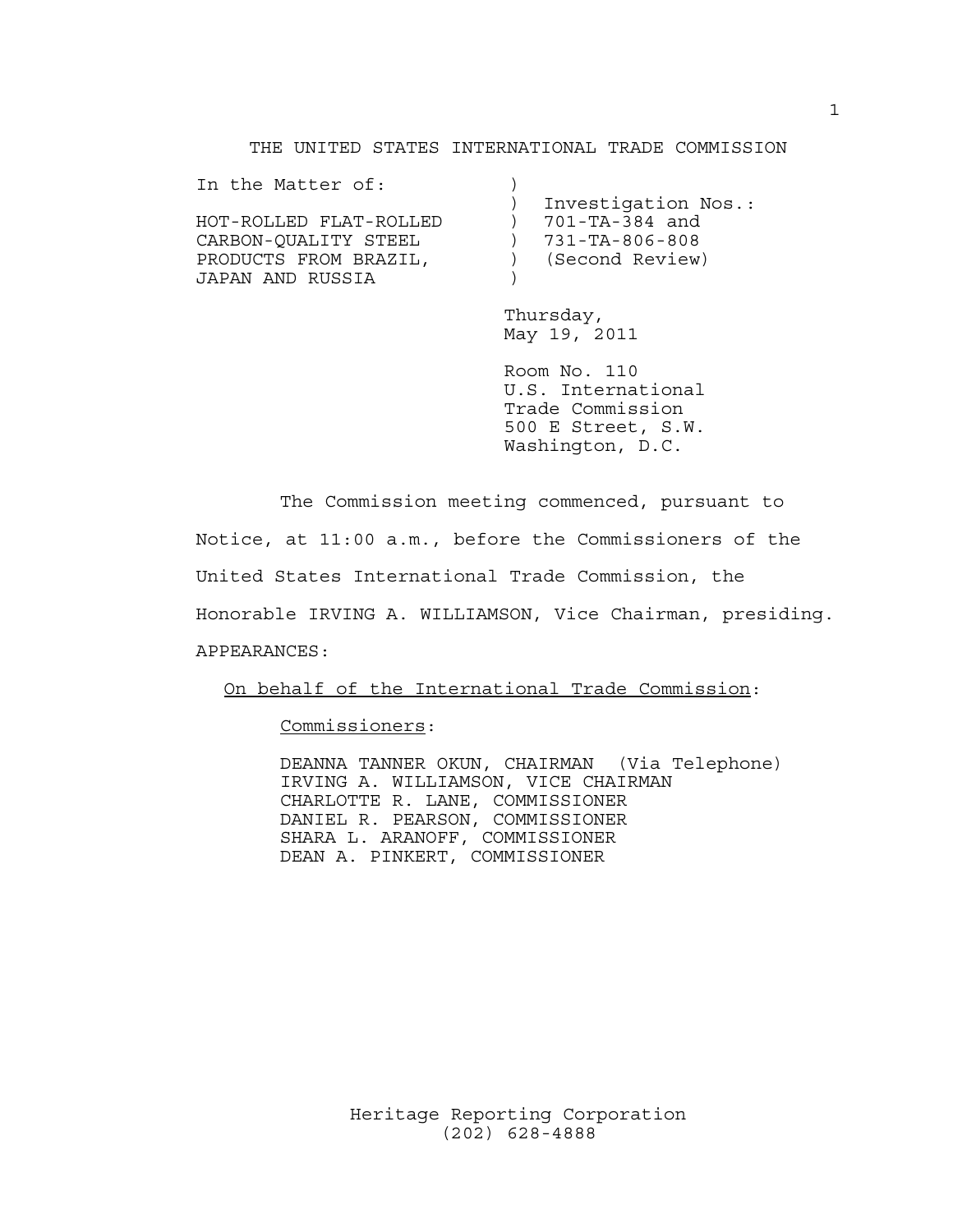APPEARANCES: (cont'd.)

Staff:

BILL BISHOP, HEARINGS AND MEETINGS COORDINATOR SHARON BELLAMY, HEARINGS AND MEETINGS ASSISTANT GERALD HOUCK, INTERNATIONAL INDUSTRY ANALYST CRAIG THOMSEN, ECONOMIST DAVID BOYLAND, ACCOUNTANT-AUDITOR MARC BERNSTEIN, ATTORNEY DOUGLAS CORKRAN, SUPERVISORY INVESTIGATOR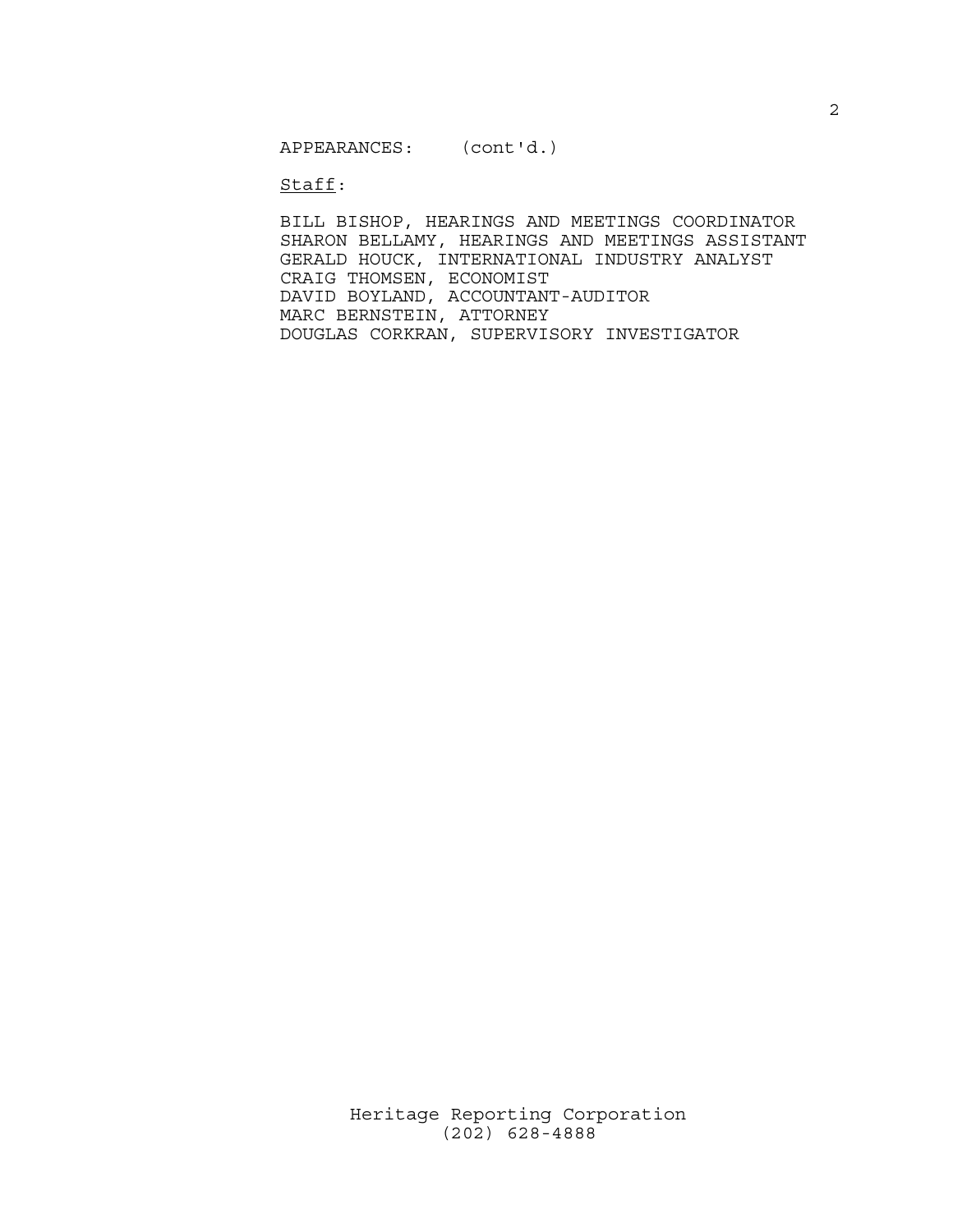# I N D E X

## PAGE

| AGENDA FOR FUTURE MEETING: NONE                                                                                                                                | 4 |
|----------------------------------------------------------------------------------------------------------------------------------------------------------------|---|
| MINUTES:<br>NONE.                                                                                                                                              | 4 |
| RATIFICATION LIST: NONE                                                                                                                                        | 4 |
| VOTE IN INV. NOS. 701-TA-384 and 731-TA-806-808<br>(SECOND REVIEW) (HOT-ROLLED FLAT-ROLLED CARBON-<br>QUALITY STEEL PRODUCTS FROM BRAZIL, JAPAN AND<br>RUSSIA) | 4 |
| OUTSTANDING ACTION JACKETS:<br>NONE.                                                                                                                           | 4 |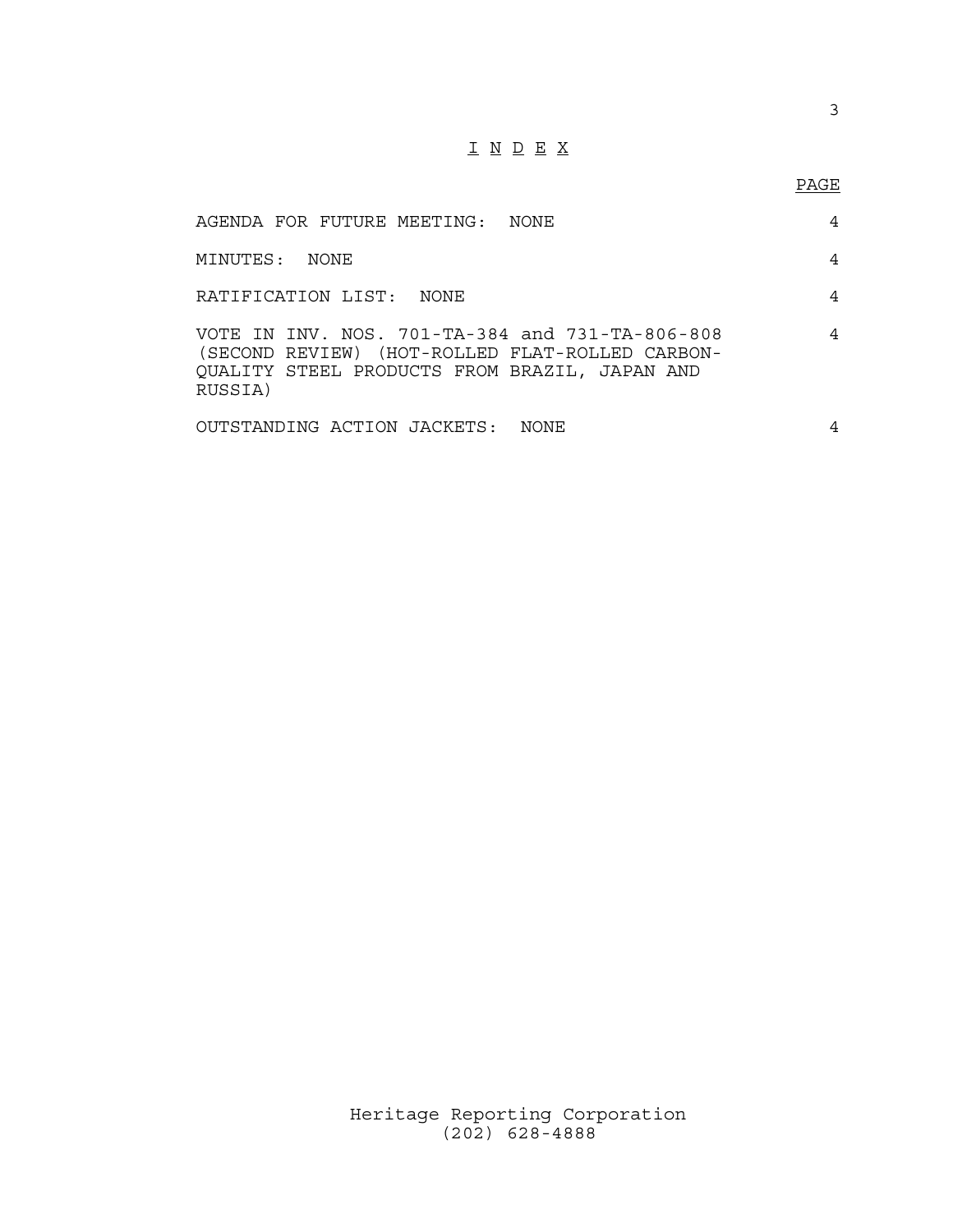P R O C E E D I N G S (11:00 a.m.) VICE CHAIRMAN WILLIAMSON: This meeting of the U.S. International Trade Commission will now come to order. Welcome to Chairman Okun, who is participating by telephone. 8 CHAIRMAN OKUN: Good morning. VICE CHAIRMAN WILLIAMSON: I understand that there are no agendas for future meetings, minutes, ratification lists or outstanding action jackets to consider. Next, we turn to the vote in Investigation Nos. 701-TA-384 and 731-TA-806-808 (Second Review), Hot-Rolled Flat-Rolled Carbon-Quality Steel Products From Brazil, Japan and Russia. Welcome to the staff who participated in these investigations. Are there any questions for the staff? (No response.) VICE CHAIRMAN WILLIAMSON: Are there any additions or corrections to the staff report? MR. CORKRAN: Douglas Corkran, Office of Investigations. Thank you, Vice Chairman Williamson. The staff proposes that the staff report for

> Heritage Reporting Corporation (202) 628-4888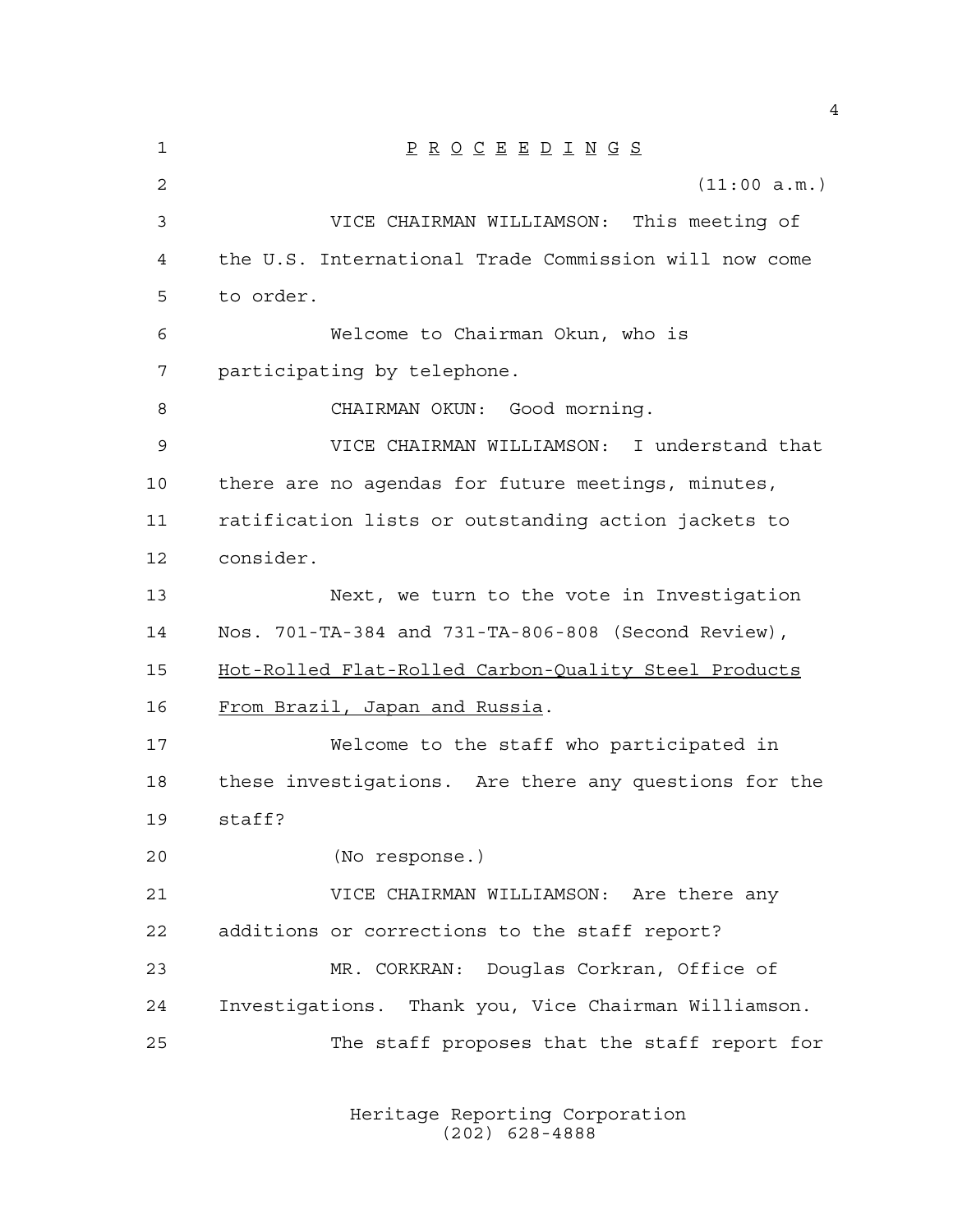the subject reviews be revised in accordance with Memorandum INV-JJ-050 dated May 11, 2011. Staff has no further revisions. VICE CHAIRMAN WILLIAMSON: Is there any objection to approval of the staff report as revised? (No response.) VICE CHAIRMAN WILLIAMSON: Hearing none, it is approved. Mr. Secretary, will you please call the roll? MR. BISHOP: Commissioner Lane? COMMISSIONER LANE: I vote in the affirmative as to all three countries. MR. BISHOP: Commissioner Williamson? VICE CHAIRMAN WILLIAMSON: I vote in the negative as to Brazil and Japan and in the affirmative as to Russia. MR. BISHOP: Commissioner Aranoff? COMMISSIONER ARANOFF: I vote in the negative with respect to imports from Brazil and Japan and in the affirmative with respect to imports from Russia. MR. BISHOP: Commissioner Pearson? COMMISSIONER PEARSON: I vote in the negative with respect to imports from Brazil and Japan and in the affirmative with respect to imports from

> Heritage Reporting Corporation (202) 628-4888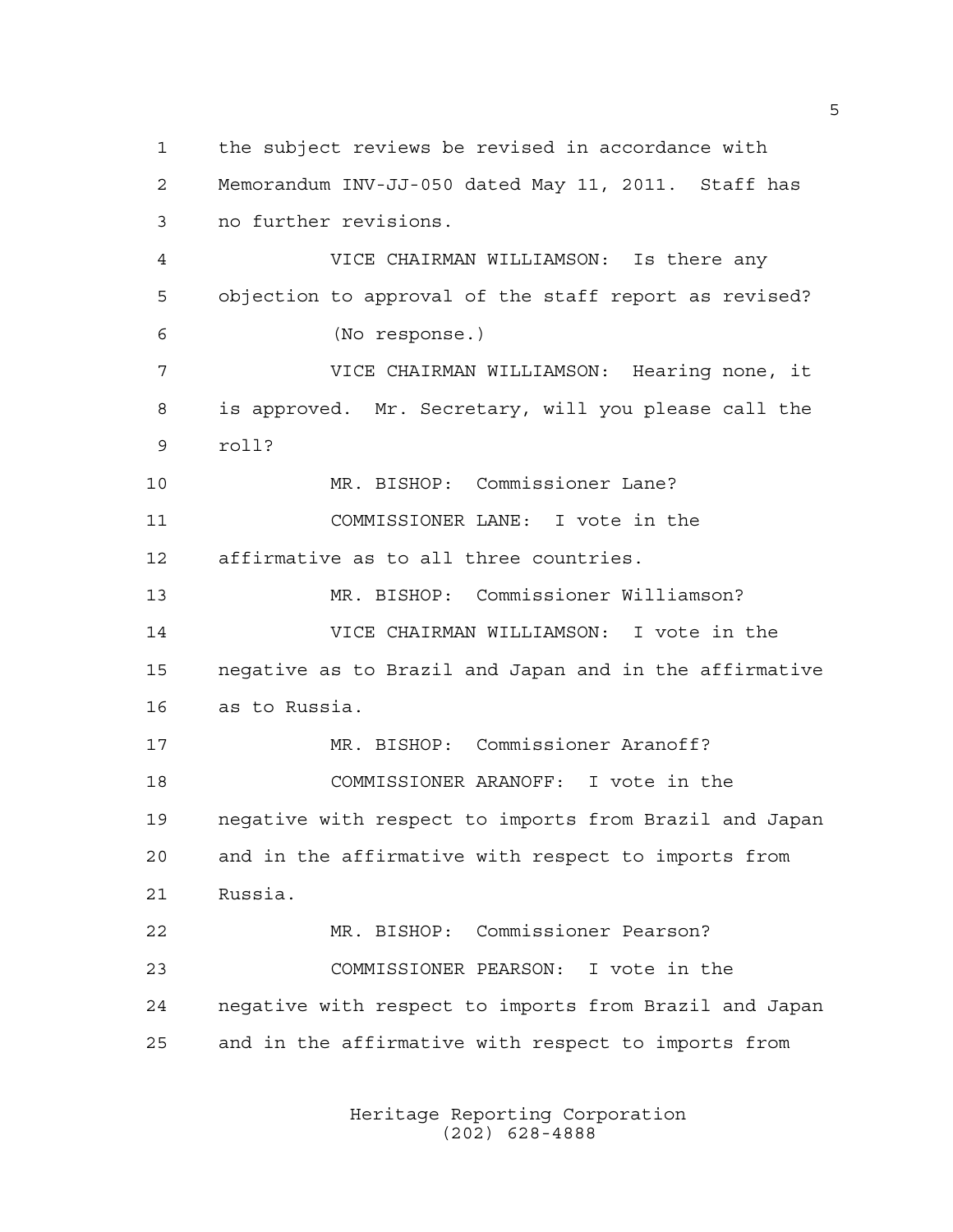Russia.

 MR. BISHOP: Commissioner Pinkert? COMMISSIONER PINKERT: I vote in the affirmative. MR. BISHOP: Commissioner Okun? CHAIRMAN OKUN: I vote in the negative with respect to imports from Brazil and Japan. I vote in the affirmative with respect to imports from Russia. MR. BISHOP: Mr. Chairman, the Commission has reached negative determinations with respect to Brazil and Japan. The Commission has reached an affirmative determination with respect to Russia. VICE CHAIRMAN WILLIAMSON: Thank you, Mr. Secretary. Further information regarding these determinations will be in the press release. Commissioners' opinions are currently scheduled to be transmitted to the Department of Commerce on or before June 2, 2011. Thank you to all the staff who participated in these investigations. Seeing that there is no other business before the Commission, this meeting is adjourned. (Whereupon, at 11:03 a.m., the Commission meeting in the above-entitled matter was concluded.)